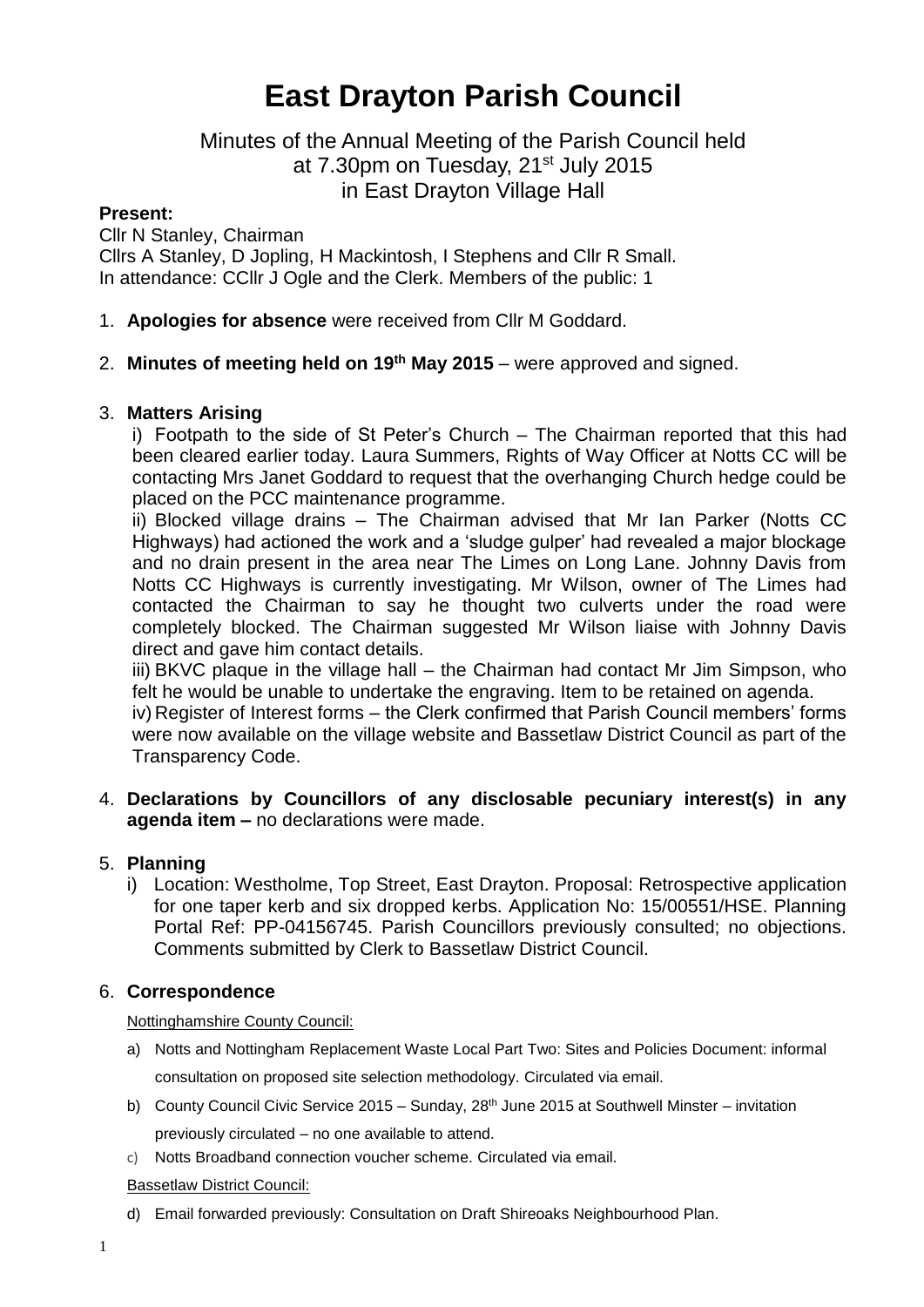- e) Notice of Neighbourhood Plan submitted by Elkesley Parish Council. Circulated via email.
- f) Biggest Ever Survey to Uncover True Impact of Policing and Crime in Rural Areas. Via email.
- g) Parish Forum meeting  $22^{nd}$  June 2015 previous minutes and agenda (circulated via email). Notes from meeting. In circulation folder.
- h) Email from Philip (Technical Specialist, Web Applications) new Parish Council pages now live on BDC website: <http://data.bassetlaw.gov.uk/browse-the-catalogue/parish-councils.aspx>

NALC:

- i) DIS Extra Info from Notts ALC circulated via email weekly.
- Police:
- j) County-wide events to collect signatures to stop PCSO cutbacks. Circulated via email.
- k) Police and Crime Commissioner Paddy Tipping invitation to take part in national rural crime survey. Previously circulated via email.
- I) Rural East Bassetlaw Safer Neighbourhood Committee Minutes from meeting and notice for  $8<sup>th</sup>$ July 2015 (previously circulated via email).

RCAN:

- m) Broadband connection in rural Bassetlaw information on a new initiative. In circulation folder.
- n) Local Area Forum next meeting  $10<sup>th</sup>$  June at Wheatley VH; circulated via email.

General:

- o) The Pensions Regulator legal duties staging date for East Drayton is 1<sup>st</sup> May 2017.
- p) Rural Services Network Weekly Email News Digest circulated by email.
- q) Rural Vulnerability Service Fuel Poverty June 2015 circulated via email.
- r) Nottinghamshire Digital Champions Network launch event  $4<sup>th</sup>$  June 2015 circulated via email.
- s) BCVS Weekly Bulletins circulated via email.
- t) BCVS Promoting State of the Sector Survey at: <https://cresrsurvey.shu.ac.uk/snapwebhost/s.asp?k=143228729241> Previously circulated via email.
- u) Boundary Commission: Review of electoral arrangements for Nottinghamshire County Council. [www.consultation.lgbce.uk](http://www.consultation.lgbce.uk/) and [www.lgbce.org.uk](http://www.lgbce.org.uk/)
- v) Nottinghamshire Together (single point of access for all information relating to the Voluntary and Community Sector, Social Enterprise and Job Vacancies in Nottinghamshire). Circulated via email.

# 7. **General Business**

- i) Best Kept Village Competition East Drayton is through to the second round of judging ( $6<sup>th</sup>$  to  $25<sup>th</sup>$  July).
- ii) Roads/footpaths repairs previously it was understood maintenance was scheduled to be actioned via the 2016-17 highways budget, but the Chairman reported that some remedial work near the Church gate has already been carried out.
- iii) Notts CC road safety notices. The Chairman reported that he had recently seen eyecatching signs in Saltfleetby "It's 30 for a reason. We live here, slow down". Cllr Ann Stanley had contacted the Lincs Road Safety Partnership for details of a contact in Nottinghamshire. As a result Notts County Council has delivered six such notices for display around the village. The signs will have a plywood backing and no planning permission is required. Mr Ellis AGREED to include a picture of the signs on the village website.
- iv) Interactive speed sign the Chairman advised that the new interactive sign would be erected in the village during early August.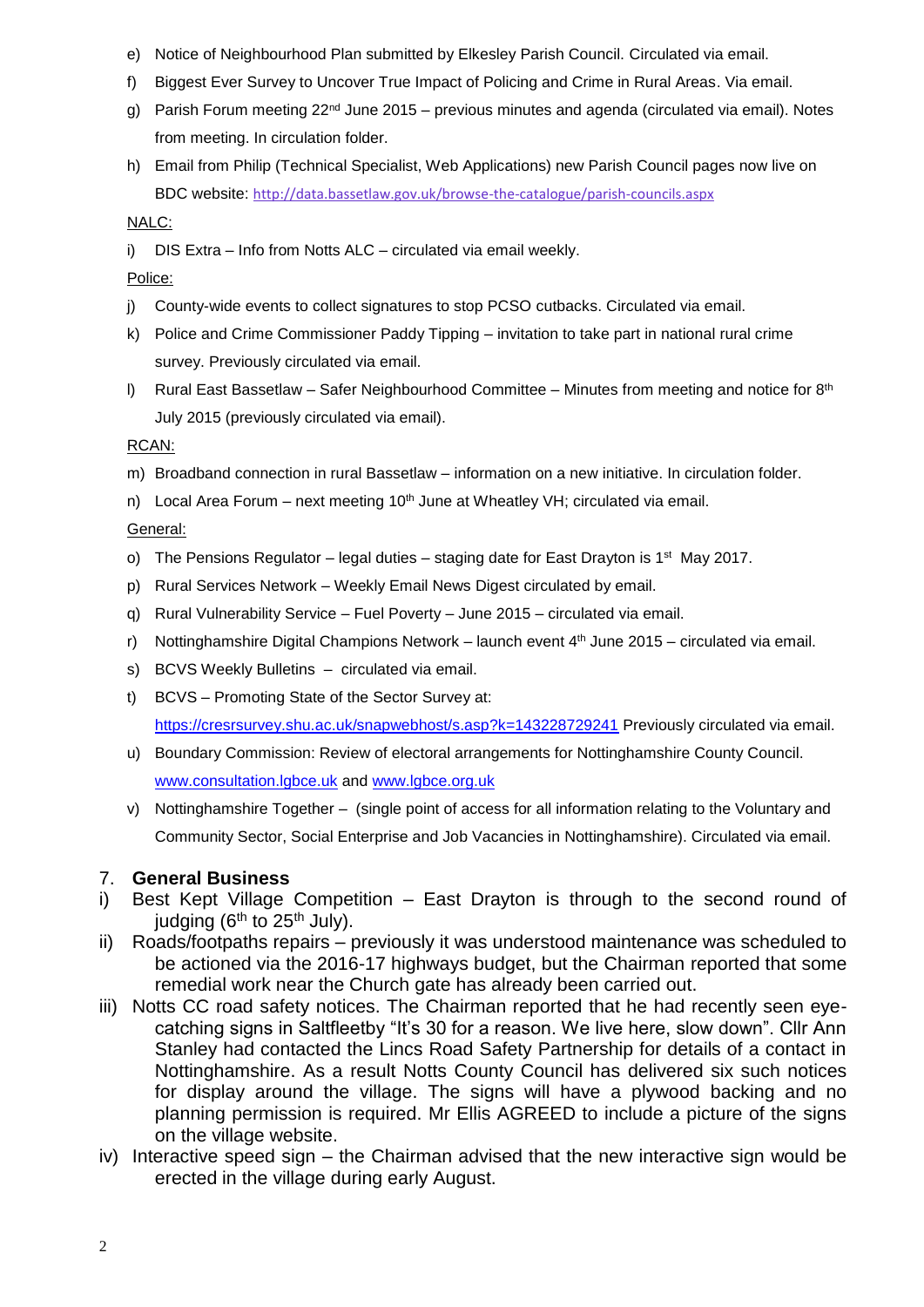- v) Rural Isolation Conference (24.6.15). Cllr Ann Stanley attended and reported it was well run with interesting content; she had put together a folder of information taken from the conference (including two books of good practice) and this would be placed in the circulation folder. She briefly outlined a few points:
	- *40% of our population lives outside Retford and Worksop.*
	- *Bassetlaw is 640 sq km – a third of Nottinghamshire*
	- *Identification of rural deprivation; this not just older people; the young, those with mental health difficulties, single parents or young mothers – it was across all sections of the community.*
	- *25% of the population are over 65 in Bassetlaw*
	- *There are 6,190 single householders over 65 years of age*
	- *The large number of children who have to be transported to school; Forty per cent of children within the Tuxford and Trent region live over 2km away from the nearest primary school.*
	- *Information from the conference will be used as a measure to try and reduce the number of unnecessary A&E visits*
	- *There are over 300 voluntary services available for the public to access in Bassetlaw*
	- *Interesting note: Village shop vending machines offering bread, milk, cat/dog food, everyday necessities that are re-stocked every day. Currently very successful on university campus, but at purchase price of £30,000 are only beginning to be installed in some larger villages.*
	- *Cleric from Diocese spoke about the already excellent resources for people to meet in villages, that were not booked up – the village Church and he suggested we look to these more.*
- vi) Modifications to village website to accommodate the Transparency Code. Mr Ellis confirmed these were now in place.

At this stage CCllr Ogle joined the meeting and advised that recently East Markham has had planning granted for outside the village envelope. Currently there is a shortage of housing in the area and it was up to the District Council how they remedied this. There are plans for 2,500 houses over the next ten years; 1,500 have already been earmarked; they are below target. Normally East Markham would have expected from the Site Allocation 11 houses to be built over five years. However, eight houses have just been granted outside the village envelope. Officers advised the Council that as they were short of housing within Bassetlaw, they would likely be agreed at Appeal anyway. CCllr Ogle urged members to be 'on the ball' should such a situation arise in the village.

The Chairman thanked CCllr Ogle for his support concerning the drainage problems within the village and confirmed all was now in hand.

CCllr Ogle concluded by saying the Boundary Commission had recommended cutting his seat down which he said would be more equitable for the country vote. CCllr Ogle left the meeting.

8. **Meeting adjourned for Public Discussion** – no comments were made.

# 9. **Finance**

- a) Income None.
- b) Accounts for Payment
- i) The Council APPROVED payment of £25.20 to the Chairman for replacement strimmer head. **ACTION: S Pickard**